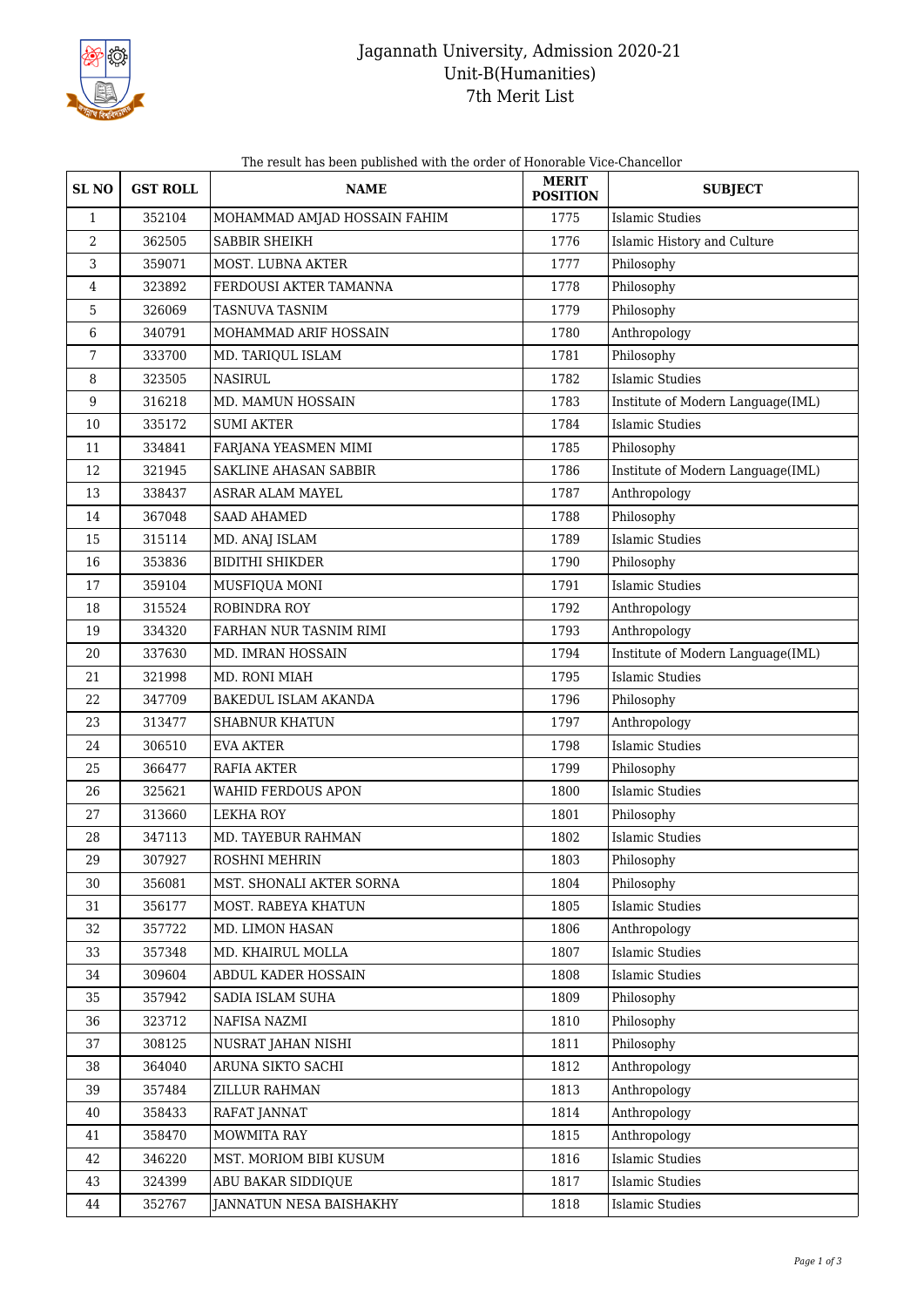

## Jagannath University, Admission 2020-21 Unit-B(Humanities) 7th Merit List

| 46<br>1820<br>Anthropology<br>300737<br>SAIMA HAQUE<br>47<br>351964<br>MD. RAIHAN HOSEN SARDER<br>1821<br>Anthropology<br><b>Islamic Studies</b><br>48<br>1822<br>355191<br>RAJU HOSSAIN<br>MST.FARJANA AKTER<br>1823<br><b>Islamic Studies</b><br>49<br>324209<br>50<br>MARUFA KHATUN<br>1824<br>353315<br>Anthropology<br><b>Islamic Studies</b><br>51<br>335644<br><b>SWEETY AKTER SATHEE</b><br>1825<br>52<br>360042<br>1826<br>Anthropology<br>MOST. MAMONY AKTHER MIM<br><b>Islamic Studies</b><br>53<br>1827<br>317808<br><b>MD. MASUD RANA</b><br>54<br>342901<br>MAHABUB ALAM<br>1828<br>Anthropology<br><b>IMRAN AHMED</b><br>55<br>302756<br>1829<br>Anthropology<br>Anthropology<br>354907<br>1830<br>56<br>MD. RAKIBUL ISLAM<br><b>Islamic Studies</b><br>57<br>1831<br>316827<br><b>RAKIB HASAN</b><br>1832<br>Anthropology<br>58<br>315550<br>KHAIREN MIRZA<br>Anthropology<br>59<br>354296<br>UTSHAW MONDAL<br>1833<br>Anthropology<br>345290<br>1834<br>60<br>MD. DALIM MIA<br><b>Islamic Studies</b><br>61<br>1835<br>343720<br>TAFHIM TAJWAR<br>62<br>307999<br>NIPU MONDAL<br>1836<br>Anthropology<br>Anthropology<br>63<br>1837<br>347618<br><b>MD FAHADDIS</b><br><b>Islamic Studies</b><br>1838<br>64<br>304561<br>MEHEDI HASAN<br>65<br>306036<br>MRINMOYEE SARKER<br>1839<br>Anthropology<br>Institute of Modern Language(IML)<br>66<br>304554<br>MD.KABIR HOSSAIN NUR<br>1840<br>67<br>320509<br>ALLAHMAYEE SHARNONETRY MAVOIRUP<br>1841<br><b>Islamic Studies</b><br>68<br>331767<br>SHAHONAWOZ MD AL ZUBAYER<br>1842<br>Anthropology<br><b>Islamic Studies</b><br>69<br>357312<br>MD. OPY ALI<br>1843<br>70<br>MST. SADIA ISLAM NISHI<br>1844<br>Anthropology<br>326582<br><b>Islamic Studies</b><br>303643<br>1845<br>71<br>MD.MEHEDI HASAN RUMON<br>72<br><b>Islamic Studies</b><br>346428<br>REZUANA JAHAN<br>1846<br>73<br>314816<br>MD. SHOEB AKTER<br>Anthropology<br>1847<br>74<br>Anthropology<br>346036<br><b>BITHIKA NANDI</b><br>1848<br>75<br>311508<br>MST. SUCHI KHANUM<br>1849<br>Anthropology<br>76<br>348432<br>ROKIBUL HASAN SHUHAG<br>1850<br>Anthropology<br><b>RUMI AKTER</b><br>1851<br><b>Islamic Studies</b><br>77<br>342171<br>1852<br><b>Islamic Studies</b><br>78<br>327310<br>MD. WAHIDUZZAMAN SHIKDAR<br>79<br><b>Islamic Studies</b><br>356790<br><b>AMATUL BATUL</b><br>1853<br>80<br>335037<br>REZUANA RAHMAN<br>1854<br><b>Islamic Studies</b><br>81<br>MD. KHALED MASUD<br>329413<br>1855<br>Anthropology<br><b>Islamic Studies</b><br>82<br>337538<br>SHANTO RAHMAN<br>1856<br>83<br>300969<br>Islamic Studies<br>MST. SUBARNA KHATUN<br>1857<br>334386<br>RIDITA KHAN<br>1858<br><b>Islamic Studies</b><br>84<br><b>SUVO BAIRAGI</b><br>85<br>362682<br>1859<br>Institute of Modern Language(IML) | 45 | 302061 | MD. ABU SAYED | 1819 | <b>Islamic Studies</b> |
|-------------------------------------------------------------------------------------------------------------------------------------------------------------------------------------------------------------------------------------------------------------------------------------------------------------------------------------------------------------------------------------------------------------------------------------------------------------------------------------------------------------------------------------------------------------------------------------------------------------------------------------------------------------------------------------------------------------------------------------------------------------------------------------------------------------------------------------------------------------------------------------------------------------------------------------------------------------------------------------------------------------------------------------------------------------------------------------------------------------------------------------------------------------------------------------------------------------------------------------------------------------------------------------------------------------------------------------------------------------------------------------------------------------------------------------------------------------------------------------------------------------------------------------------------------------------------------------------------------------------------------------------------------------------------------------------------------------------------------------------------------------------------------------------------------------------------------------------------------------------------------------------------------------------------------------------------------------------------------------------------------------------------------------------------------------------------------------------------------------------------------------------------------------------------------------------------------------------------------------------------------------------------------------------------------------------------------------------------------------------------------------------------------------------------------------------------------------------------------------------------------------------------------------------------------------------------------------------------------------------------------------------------------------------------------------------------------------------------------------------------------------------|----|--------|---------------|------|------------------------|
|                                                                                                                                                                                                                                                                                                                                                                                                                                                                                                                                                                                                                                                                                                                                                                                                                                                                                                                                                                                                                                                                                                                                                                                                                                                                                                                                                                                                                                                                                                                                                                                                                                                                                                                                                                                                                                                                                                                                                                                                                                                                                                                                                                                                                                                                                                                                                                                                                                                                                                                                                                                                                                                                                                                                                                   |    |        |               |      |                        |
|                                                                                                                                                                                                                                                                                                                                                                                                                                                                                                                                                                                                                                                                                                                                                                                                                                                                                                                                                                                                                                                                                                                                                                                                                                                                                                                                                                                                                                                                                                                                                                                                                                                                                                                                                                                                                                                                                                                                                                                                                                                                                                                                                                                                                                                                                                                                                                                                                                                                                                                                                                                                                                                                                                                                                                   |    |        |               |      |                        |
|                                                                                                                                                                                                                                                                                                                                                                                                                                                                                                                                                                                                                                                                                                                                                                                                                                                                                                                                                                                                                                                                                                                                                                                                                                                                                                                                                                                                                                                                                                                                                                                                                                                                                                                                                                                                                                                                                                                                                                                                                                                                                                                                                                                                                                                                                                                                                                                                                                                                                                                                                                                                                                                                                                                                                                   |    |        |               |      |                        |
|                                                                                                                                                                                                                                                                                                                                                                                                                                                                                                                                                                                                                                                                                                                                                                                                                                                                                                                                                                                                                                                                                                                                                                                                                                                                                                                                                                                                                                                                                                                                                                                                                                                                                                                                                                                                                                                                                                                                                                                                                                                                                                                                                                                                                                                                                                                                                                                                                                                                                                                                                                                                                                                                                                                                                                   |    |        |               |      |                        |
|                                                                                                                                                                                                                                                                                                                                                                                                                                                                                                                                                                                                                                                                                                                                                                                                                                                                                                                                                                                                                                                                                                                                                                                                                                                                                                                                                                                                                                                                                                                                                                                                                                                                                                                                                                                                                                                                                                                                                                                                                                                                                                                                                                                                                                                                                                                                                                                                                                                                                                                                                                                                                                                                                                                                                                   |    |        |               |      |                        |
|                                                                                                                                                                                                                                                                                                                                                                                                                                                                                                                                                                                                                                                                                                                                                                                                                                                                                                                                                                                                                                                                                                                                                                                                                                                                                                                                                                                                                                                                                                                                                                                                                                                                                                                                                                                                                                                                                                                                                                                                                                                                                                                                                                                                                                                                                                                                                                                                                                                                                                                                                                                                                                                                                                                                                                   |    |        |               |      |                        |
|                                                                                                                                                                                                                                                                                                                                                                                                                                                                                                                                                                                                                                                                                                                                                                                                                                                                                                                                                                                                                                                                                                                                                                                                                                                                                                                                                                                                                                                                                                                                                                                                                                                                                                                                                                                                                                                                                                                                                                                                                                                                                                                                                                                                                                                                                                                                                                                                                                                                                                                                                                                                                                                                                                                                                                   |    |        |               |      |                        |
|                                                                                                                                                                                                                                                                                                                                                                                                                                                                                                                                                                                                                                                                                                                                                                                                                                                                                                                                                                                                                                                                                                                                                                                                                                                                                                                                                                                                                                                                                                                                                                                                                                                                                                                                                                                                                                                                                                                                                                                                                                                                                                                                                                                                                                                                                                                                                                                                                                                                                                                                                                                                                                                                                                                                                                   |    |        |               |      |                        |
|                                                                                                                                                                                                                                                                                                                                                                                                                                                                                                                                                                                                                                                                                                                                                                                                                                                                                                                                                                                                                                                                                                                                                                                                                                                                                                                                                                                                                                                                                                                                                                                                                                                                                                                                                                                                                                                                                                                                                                                                                                                                                                                                                                                                                                                                                                                                                                                                                                                                                                                                                                                                                                                                                                                                                                   |    |        |               |      |                        |
|                                                                                                                                                                                                                                                                                                                                                                                                                                                                                                                                                                                                                                                                                                                                                                                                                                                                                                                                                                                                                                                                                                                                                                                                                                                                                                                                                                                                                                                                                                                                                                                                                                                                                                                                                                                                                                                                                                                                                                                                                                                                                                                                                                                                                                                                                                                                                                                                                                                                                                                                                                                                                                                                                                                                                                   |    |        |               |      |                        |
|                                                                                                                                                                                                                                                                                                                                                                                                                                                                                                                                                                                                                                                                                                                                                                                                                                                                                                                                                                                                                                                                                                                                                                                                                                                                                                                                                                                                                                                                                                                                                                                                                                                                                                                                                                                                                                                                                                                                                                                                                                                                                                                                                                                                                                                                                                                                                                                                                                                                                                                                                                                                                                                                                                                                                                   |    |        |               |      |                        |
|                                                                                                                                                                                                                                                                                                                                                                                                                                                                                                                                                                                                                                                                                                                                                                                                                                                                                                                                                                                                                                                                                                                                                                                                                                                                                                                                                                                                                                                                                                                                                                                                                                                                                                                                                                                                                                                                                                                                                                                                                                                                                                                                                                                                                                                                                                                                                                                                                                                                                                                                                                                                                                                                                                                                                                   |    |        |               |      |                        |
|                                                                                                                                                                                                                                                                                                                                                                                                                                                                                                                                                                                                                                                                                                                                                                                                                                                                                                                                                                                                                                                                                                                                                                                                                                                                                                                                                                                                                                                                                                                                                                                                                                                                                                                                                                                                                                                                                                                                                                                                                                                                                                                                                                                                                                                                                                                                                                                                                                                                                                                                                                                                                                                                                                                                                                   |    |        |               |      |                        |
|                                                                                                                                                                                                                                                                                                                                                                                                                                                                                                                                                                                                                                                                                                                                                                                                                                                                                                                                                                                                                                                                                                                                                                                                                                                                                                                                                                                                                                                                                                                                                                                                                                                                                                                                                                                                                                                                                                                                                                                                                                                                                                                                                                                                                                                                                                                                                                                                                                                                                                                                                                                                                                                                                                                                                                   |    |        |               |      |                        |
|                                                                                                                                                                                                                                                                                                                                                                                                                                                                                                                                                                                                                                                                                                                                                                                                                                                                                                                                                                                                                                                                                                                                                                                                                                                                                                                                                                                                                                                                                                                                                                                                                                                                                                                                                                                                                                                                                                                                                                                                                                                                                                                                                                                                                                                                                                                                                                                                                                                                                                                                                                                                                                                                                                                                                                   |    |        |               |      |                        |
|                                                                                                                                                                                                                                                                                                                                                                                                                                                                                                                                                                                                                                                                                                                                                                                                                                                                                                                                                                                                                                                                                                                                                                                                                                                                                                                                                                                                                                                                                                                                                                                                                                                                                                                                                                                                                                                                                                                                                                                                                                                                                                                                                                                                                                                                                                                                                                                                                                                                                                                                                                                                                                                                                                                                                                   |    |        |               |      |                        |
|                                                                                                                                                                                                                                                                                                                                                                                                                                                                                                                                                                                                                                                                                                                                                                                                                                                                                                                                                                                                                                                                                                                                                                                                                                                                                                                                                                                                                                                                                                                                                                                                                                                                                                                                                                                                                                                                                                                                                                                                                                                                                                                                                                                                                                                                                                                                                                                                                                                                                                                                                                                                                                                                                                                                                                   |    |        |               |      |                        |
|                                                                                                                                                                                                                                                                                                                                                                                                                                                                                                                                                                                                                                                                                                                                                                                                                                                                                                                                                                                                                                                                                                                                                                                                                                                                                                                                                                                                                                                                                                                                                                                                                                                                                                                                                                                                                                                                                                                                                                                                                                                                                                                                                                                                                                                                                                                                                                                                                                                                                                                                                                                                                                                                                                                                                                   |    |        |               |      |                        |
|                                                                                                                                                                                                                                                                                                                                                                                                                                                                                                                                                                                                                                                                                                                                                                                                                                                                                                                                                                                                                                                                                                                                                                                                                                                                                                                                                                                                                                                                                                                                                                                                                                                                                                                                                                                                                                                                                                                                                                                                                                                                                                                                                                                                                                                                                                                                                                                                                                                                                                                                                                                                                                                                                                                                                                   |    |        |               |      |                        |
|                                                                                                                                                                                                                                                                                                                                                                                                                                                                                                                                                                                                                                                                                                                                                                                                                                                                                                                                                                                                                                                                                                                                                                                                                                                                                                                                                                                                                                                                                                                                                                                                                                                                                                                                                                                                                                                                                                                                                                                                                                                                                                                                                                                                                                                                                                                                                                                                                                                                                                                                                                                                                                                                                                                                                                   |    |        |               |      |                        |
|                                                                                                                                                                                                                                                                                                                                                                                                                                                                                                                                                                                                                                                                                                                                                                                                                                                                                                                                                                                                                                                                                                                                                                                                                                                                                                                                                                                                                                                                                                                                                                                                                                                                                                                                                                                                                                                                                                                                                                                                                                                                                                                                                                                                                                                                                                                                                                                                                                                                                                                                                                                                                                                                                                                                                                   |    |        |               |      |                        |
|                                                                                                                                                                                                                                                                                                                                                                                                                                                                                                                                                                                                                                                                                                                                                                                                                                                                                                                                                                                                                                                                                                                                                                                                                                                                                                                                                                                                                                                                                                                                                                                                                                                                                                                                                                                                                                                                                                                                                                                                                                                                                                                                                                                                                                                                                                                                                                                                                                                                                                                                                                                                                                                                                                                                                                   |    |        |               |      |                        |
|                                                                                                                                                                                                                                                                                                                                                                                                                                                                                                                                                                                                                                                                                                                                                                                                                                                                                                                                                                                                                                                                                                                                                                                                                                                                                                                                                                                                                                                                                                                                                                                                                                                                                                                                                                                                                                                                                                                                                                                                                                                                                                                                                                                                                                                                                                                                                                                                                                                                                                                                                                                                                                                                                                                                                                   |    |        |               |      |                        |
|                                                                                                                                                                                                                                                                                                                                                                                                                                                                                                                                                                                                                                                                                                                                                                                                                                                                                                                                                                                                                                                                                                                                                                                                                                                                                                                                                                                                                                                                                                                                                                                                                                                                                                                                                                                                                                                                                                                                                                                                                                                                                                                                                                                                                                                                                                                                                                                                                                                                                                                                                                                                                                                                                                                                                                   |    |        |               |      |                        |
|                                                                                                                                                                                                                                                                                                                                                                                                                                                                                                                                                                                                                                                                                                                                                                                                                                                                                                                                                                                                                                                                                                                                                                                                                                                                                                                                                                                                                                                                                                                                                                                                                                                                                                                                                                                                                                                                                                                                                                                                                                                                                                                                                                                                                                                                                                                                                                                                                                                                                                                                                                                                                                                                                                                                                                   |    |        |               |      |                        |
|                                                                                                                                                                                                                                                                                                                                                                                                                                                                                                                                                                                                                                                                                                                                                                                                                                                                                                                                                                                                                                                                                                                                                                                                                                                                                                                                                                                                                                                                                                                                                                                                                                                                                                                                                                                                                                                                                                                                                                                                                                                                                                                                                                                                                                                                                                                                                                                                                                                                                                                                                                                                                                                                                                                                                                   |    |        |               |      |                        |
|                                                                                                                                                                                                                                                                                                                                                                                                                                                                                                                                                                                                                                                                                                                                                                                                                                                                                                                                                                                                                                                                                                                                                                                                                                                                                                                                                                                                                                                                                                                                                                                                                                                                                                                                                                                                                                                                                                                                                                                                                                                                                                                                                                                                                                                                                                                                                                                                                                                                                                                                                                                                                                                                                                                                                                   |    |        |               |      |                        |
|                                                                                                                                                                                                                                                                                                                                                                                                                                                                                                                                                                                                                                                                                                                                                                                                                                                                                                                                                                                                                                                                                                                                                                                                                                                                                                                                                                                                                                                                                                                                                                                                                                                                                                                                                                                                                                                                                                                                                                                                                                                                                                                                                                                                                                                                                                                                                                                                                                                                                                                                                                                                                                                                                                                                                                   |    |        |               |      |                        |
|                                                                                                                                                                                                                                                                                                                                                                                                                                                                                                                                                                                                                                                                                                                                                                                                                                                                                                                                                                                                                                                                                                                                                                                                                                                                                                                                                                                                                                                                                                                                                                                                                                                                                                                                                                                                                                                                                                                                                                                                                                                                                                                                                                                                                                                                                                                                                                                                                                                                                                                                                                                                                                                                                                                                                                   |    |        |               |      |                        |
|                                                                                                                                                                                                                                                                                                                                                                                                                                                                                                                                                                                                                                                                                                                                                                                                                                                                                                                                                                                                                                                                                                                                                                                                                                                                                                                                                                                                                                                                                                                                                                                                                                                                                                                                                                                                                                                                                                                                                                                                                                                                                                                                                                                                                                                                                                                                                                                                                                                                                                                                                                                                                                                                                                                                                                   |    |        |               |      |                        |
|                                                                                                                                                                                                                                                                                                                                                                                                                                                                                                                                                                                                                                                                                                                                                                                                                                                                                                                                                                                                                                                                                                                                                                                                                                                                                                                                                                                                                                                                                                                                                                                                                                                                                                                                                                                                                                                                                                                                                                                                                                                                                                                                                                                                                                                                                                                                                                                                                                                                                                                                                                                                                                                                                                                                                                   |    |        |               |      |                        |
|                                                                                                                                                                                                                                                                                                                                                                                                                                                                                                                                                                                                                                                                                                                                                                                                                                                                                                                                                                                                                                                                                                                                                                                                                                                                                                                                                                                                                                                                                                                                                                                                                                                                                                                                                                                                                                                                                                                                                                                                                                                                                                                                                                                                                                                                                                                                                                                                                                                                                                                                                                                                                                                                                                                                                                   |    |        |               |      |                        |
|                                                                                                                                                                                                                                                                                                                                                                                                                                                                                                                                                                                                                                                                                                                                                                                                                                                                                                                                                                                                                                                                                                                                                                                                                                                                                                                                                                                                                                                                                                                                                                                                                                                                                                                                                                                                                                                                                                                                                                                                                                                                                                                                                                                                                                                                                                                                                                                                                                                                                                                                                                                                                                                                                                                                                                   |    |        |               |      |                        |
|                                                                                                                                                                                                                                                                                                                                                                                                                                                                                                                                                                                                                                                                                                                                                                                                                                                                                                                                                                                                                                                                                                                                                                                                                                                                                                                                                                                                                                                                                                                                                                                                                                                                                                                                                                                                                                                                                                                                                                                                                                                                                                                                                                                                                                                                                                                                                                                                                                                                                                                                                                                                                                                                                                                                                                   |    |        |               |      |                        |
|                                                                                                                                                                                                                                                                                                                                                                                                                                                                                                                                                                                                                                                                                                                                                                                                                                                                                                                                                                                                                                                                                                                                                                                                                                                                                                                                                                                                                                                                                                                                                                                                                                                                                                                                                                                                                                                                                                                                                                                                                                                                                                                                                                                                                                                                                                                                                                                                                                                                                                                                                                                                                                                                                                                                                                   |    |        |               |      |                        |
|                                                                                                                                                                                                                                                                                                                                                                                                                                                                                                                                                                                                                                                                                                                                                                                                                                                                                                                                                                                                                                                                                                                                                                                                                                                                                                                                                                                                                                                                                                                                                                                                                                                                                                                                                                                                                                                                                                                                                                                                                                                                                                                                                                                                                                                                                                                                                                                                                                                                                                                                                                                                                                                                                                                                                                   |    |        |               |      |                        |
|                                                                                                                                                                                                                                                                                                                                                                                                                                                                                                                                                                                                                                                                                                                                                                                                                                                                                                                                                                                                                                                                                                                                                                                                                                                                                                                                                                                                                                                                                                                                                                                                                                                                                                                                                                                                                                                                                                                                                                                                                                                                                                                                                                                                                                                                                                                                                                                                                                                                                                                                                                                                                                                                                                                                                                   |    |        |               |      |                        |
|                                                                                                                                                                                                                                                                                                                                                                                                                                                                                                                                                                                                                                                                                                                                                                                                                                                                                                                                                                                                                                                                                                                                                                                                                                                                                                                                                                                                                                                                                                                                                                                                                                                                                                                                                                                                                                                                                                                                                                                                                                                                                                                                                                                                                                                                                                                                                                                                                                                                                                                                                                                                                                                                                                                                                                   |    |        |               |      |                        |
|                                                                                                                                                                                                                                                                                                                                                                                                                                                                                                                                                                                                                                                                                                                                                                                                                                                                                                                                                                                                                                                                                                                                                                                                                                                                                                                                                                                                                                                                                                                                                                                                                                                                                                                                                                                                                                                                                                                                                                                                                                                                                                                                                                                                                                                                                                                                                                                                                                                                                                                                                                                                                                                                                                                                                                   |    |        |               |      |                        |
|                                                                                                                                                                                                                                                                                                                                                                                                                                                                                                                                                                                                                                                                                                                                                                                                                                                                                                                                                                                                                                                                                                                                                                                                                                                                                                                                                                                                                                                                                                                                                                                                                                                                                                                                                                                                                                                                                                                                                                                                                                                                                                                                                                                                                                                                                                                                                                                                                                                                                                                                                                                                                                                                                                                                                                   |    |        |               |      |                        |
| <b>Islamic Studies</b><br>354646<br>MD.JAHID HASAN<br>1860<br>86                                                                                                                                                                                                                                                                                                                                                                                                                                                                                                                                                                                                                                                                                                                                                                                                                                                                                                                                                                                                                                                                                                                                                                                                                                                                                                                                                                                                                                                                                                                                                                                                                                                                                                                                                                                                                                                                                                                                                                                                                                                                                                                                                                                                                                                                                                                                                                                                                                                                                                                                                                                                                                                                                                  |    |        |               |      |                        |
| 87<br><b>Islamic Studies</b><br>362380<br>MS. ROHIMA<br>1861                                                                                                                                                                                                                                                                                                                                                                                                                                                                                                                                                                                                                                                                                                                                                                                                                                                                                                                                                                                                                                                                                                                                                                                                                                                                                                                                                                                                                                                                                                                                                                                                                                                                                                                                                                                                                                                                                                                                                                                                                                                                                                                                                                                                                                                                                                                                                                                                                                                                                                                                                                                                                                                                                                      |    |        |               |      |                        |
| 361094<br>1862<br><b>Islamic Studies</b><br>88<br>MD. MAJEDUL ISLAM                                                                                                                                                                                                                                                                                                                                                                                                                                                                                                                                                                                                                                                                                                                                                                                                                                                                                                                                                                                                                                                                                                                                                                                                                                                                                                                                                                                                                                                                                                                                                                                                                                                                                                                                                                                                                                                                                                                                                                                                                                                                                                                                                                                                                                                                                                                                                                                                                                                                                                                                                                                                                                                                                               |    |        |               |      |                        |
| <b>Islamic Studies</b><br>89<br>SHAKIL SARKAR<br>1863<br>360752                                                                                                                                                                                                                                                                                                                                                                                                                                                                                                                                                                                                                                                                                                                                                                                                                                                                                                                                                                                                                                                                                                                                                                                                                                                                                                                                                                                                                                                                                                                                                                                                                                                                                                                                                                                                                                                                                                                                                                                                                                                                                                                                                                                                                                                                                                                                                                                                                                                                                                                                                                                                                                                                                                   |    |        |               |      |                        |
| $90\,$<br><b>Islamic Studies</b><br>324134<br>MST. MOHONA KHATUN<br>1864                                                                                                                                                                                                                                                                                                                                                                                                                                                                                                                                                                                                                                                                                                                                                                                                                                                                                                                                                                                                                                                                                                                                                                                                                                                                                                                                                                                                                                                                                                                                                                                                                                                                                                                                                                                                                                                                                                                                                                                                                                                                                                                                                                                                                                                                                                                                                                                                                                                                                                                                                                                                                                                                                          |    |        |               |      |                        |